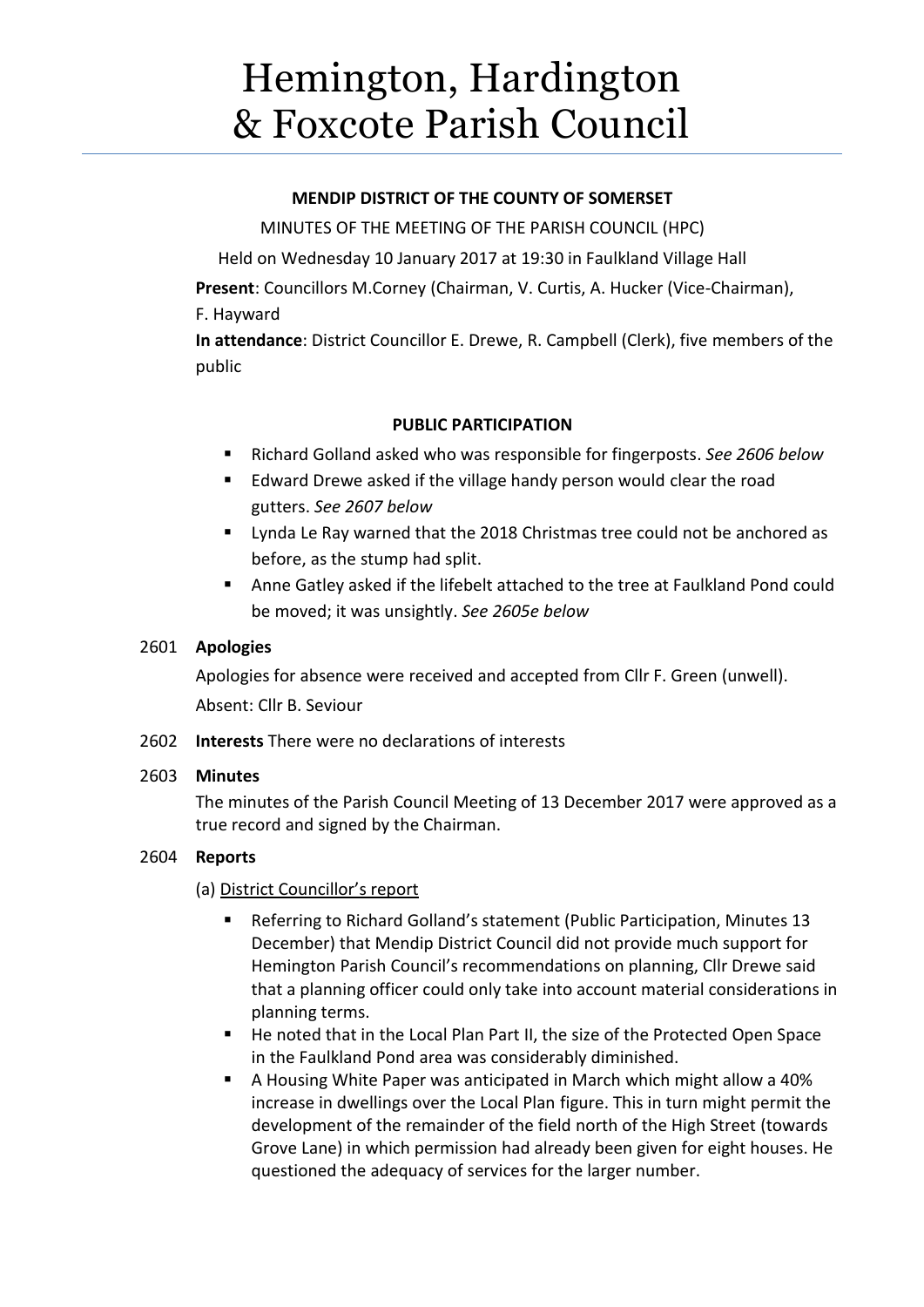- He was asked why the parish had no control over the type and price of houses being built and, separately, why the parish had no say on materials. Referring to the completed house next to The Cottage on Faulkland High Street, he noted that the PC had made its preference for materials clear. The developer had concurred in wanting Vobster stone, but Mendip had chosen Cotswold stone, which was yellower. He had queried this decision.
- Mendip had borrowed £100m from the government for income-generating purposes. It had do far bought two properties, which would bring in 4.5% net.
- Some activities had been outsourced to Capita and Idverde would be doing more work. On the other hand, licensing had been brought back in house, as required by the government.
- With reference to Terry Hill crossroads he said a staggered junction would be a worse use of money than the promised roundabout, for which he said funding had been earmarked.
- Some time previously he had asked for one of several Radstock-Bath buses to be diverted via Kilmersdon and Faulkland but had been told there were not enough houses. The bus company had now been out and looked, with a view to diverting one bus per hour.

(b) Clerk's report Actions are reported under the relevant minute.

# 2605 **Planning**

(a) The following application was considered:

| Number, date                      | <b>Address</b>          | <b>Details. Officer</b>           |
|-----------------------------------|-------------------------|-----------------------------------|
| 2017/3218/FUL                     | Kingman's Farm Dairy    | Erection of replacement livestock |
| <b>RESOLVED to</b>                | Tyning Hill Hemington   | building. Carlton Langford        |
| recommend                         | <b>Radstock BA3 5UR</b> |                                   |
| approval (proposed                |                         |                                   |
| Cllr Corney, 2 <sup>nd</sup> Cllr |                         |                                   |
| Curtis, unanimous).               |                         |                                   |

(b) There were no planning decisions to report.

(c) There were no enforcement updates to report.

(d) The Clerk had embarked on the process of registering Faulkland Green at the Land Registry.

- (e) Mendip Local Plan Part II Consultation The Chairman noted that
	- Faulkland continues to have an identified development limit, so can expect only localised infill. (Cllr Drewe considered there were only four possible sites.)
	- **The Development limit boundary had retrospectively recognised West Farm** and the eight houses to be built north of the High Street.
	- There is an interesting section about self-build.
	- The outside sections of the Faulkland pond area of Local Green Space have been excluded but the valuable central piece has been retained

**RESOLVED** (proposed Cllr Corney, 2<sup>nd</sup> Cllr Hucker, unanimous) to advise Mendip that Hemington Parish Council strongly endorses the outlines of the two Local Green Space areas. The central area in LGS2 is essential to maintaining the